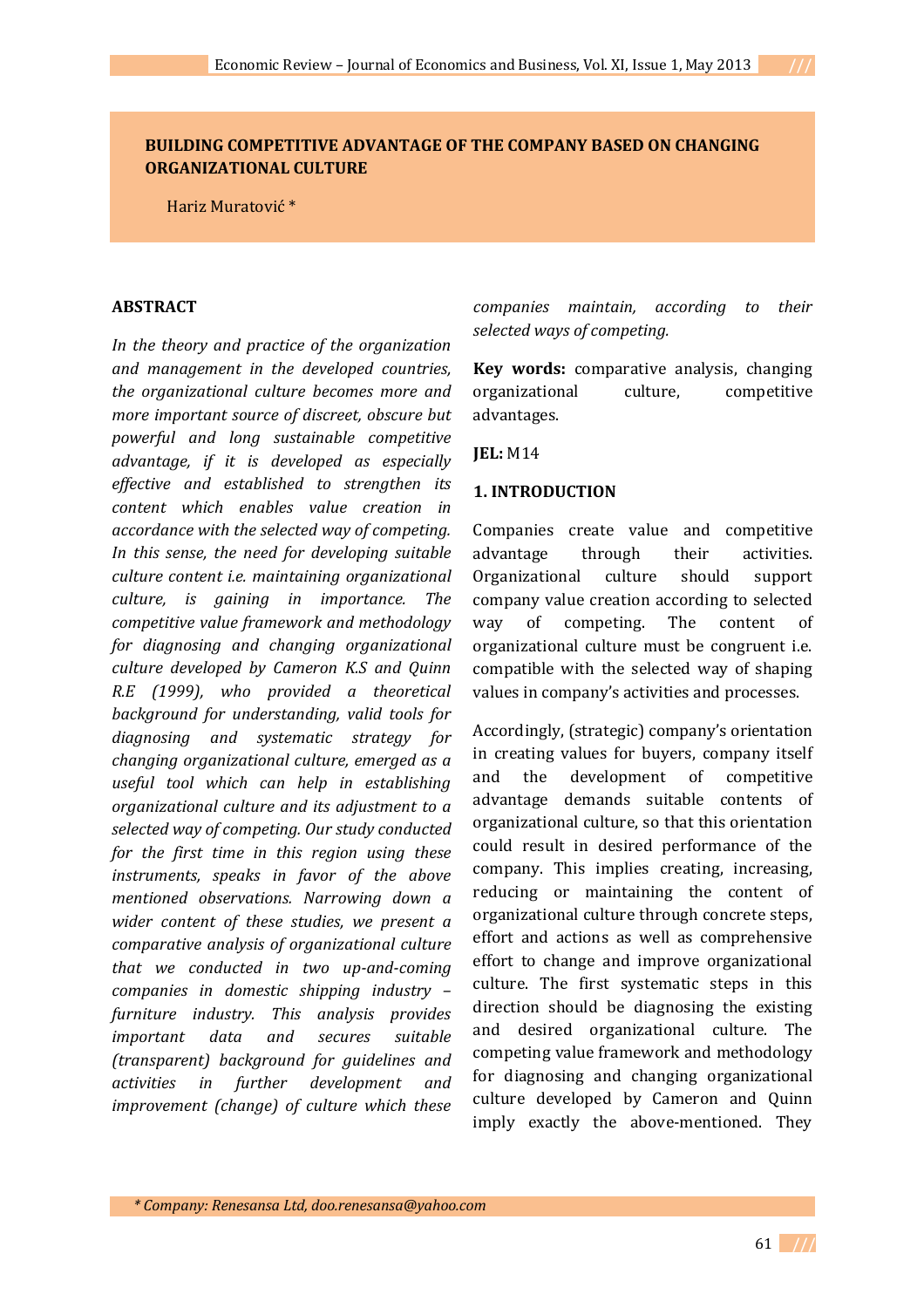allow the creation of company's organizational culture profile, existing and desired, and their interpretation, whereby various connections can be noticed and various comparison can be made which consequently create the basis for further steps in changing (improving) organizational culture.

Various comparative analyses, which in this sense can be conducted, show their usefulness and purpose. The comparative analysis of the two companies "Namještaj" Plc.,Gradačac and Ltd. "Fis" Vitez presented in this paper<sup>1</sup> confirms all the above-mentioned.

#### **2. THE REVIEW OF LITERATURE**

#### **2.1. Competitive Advantage**

Competitive advantage can be defined in many ways, but here several definitions are provided:

Competitive advantage is something that a company does or possesses that gives it an advantage over its rivals (Schnars 1996, pp. 32).

Companies can create competitive advantage from many sources, such as superiority in quality, speed, security, design and reliability, along with lower costs, price etc. (Kotler 2004, pp. 62).

Competitive advantage essentially occurs from the value company is capable of creating for its buyers. It can occur in the form of lower prices for the same things in comparison to other rivals or in the form of providing unique benefits which more than neutralize premium price (Porter 2007, pp. 18).

Therefore, competitive advantage is considered a special trait which differentiates a company from its rivals, but which buyers esteem and by preferring its products (services) help the company to gain advantage

(better market position, profit etc.) over its rivals.

Competitive advantage has other names such as "Unique Selling Position", "Unique Selling Point", "Favorable Position", "Discrimination", "Differentiation" (Smith 2007, pp. 23).

Ansoff (1965) is considered the first author who developed the idea of modern comprehension of competitive advantage stating that it occurs from the search for "unique favorable opportunity ... which will provide a company with strong competitive position" (Ansoff 1965, pp. 110, as stated by Renko 2005, pp. 47). In 1985, Michael E. Porter gave the revolutionary contribution to this idea by writing the book concerning this topic titled: "Competitive Advantage: Creating and Sustaining Superior Performance". Essentially, according to Porter, competitive advantage can be established in two ways: by comparative advantage (cost advantage) and differential advantage. It should allow the company to generate greater profit in its branch. Porter finds the basis for this in creating sustainable competitive advantage, and the sustainability assumption is its strength and uniqueness, so that rivals cannot take it over or imitate it easily.

Today, most of the advantage is not that relevant, and few are sustainable. Advantages are temporary. Companies do not win only with one advantage, but with having one advantage after another over certain period of time (Kotler 2004, pp. 62).

The opinions of different authors (Porter 2007; Kotler 2004; Smith 2007 and others) suggest that in order to develop competitive advantage, a company should shape unique strategies (in focus of every business strategy should be one chosen general, basic or generic strategy while the functional and other strategies of the company should be compatible with the previous ones) so that it (competitive advantage) could be sustained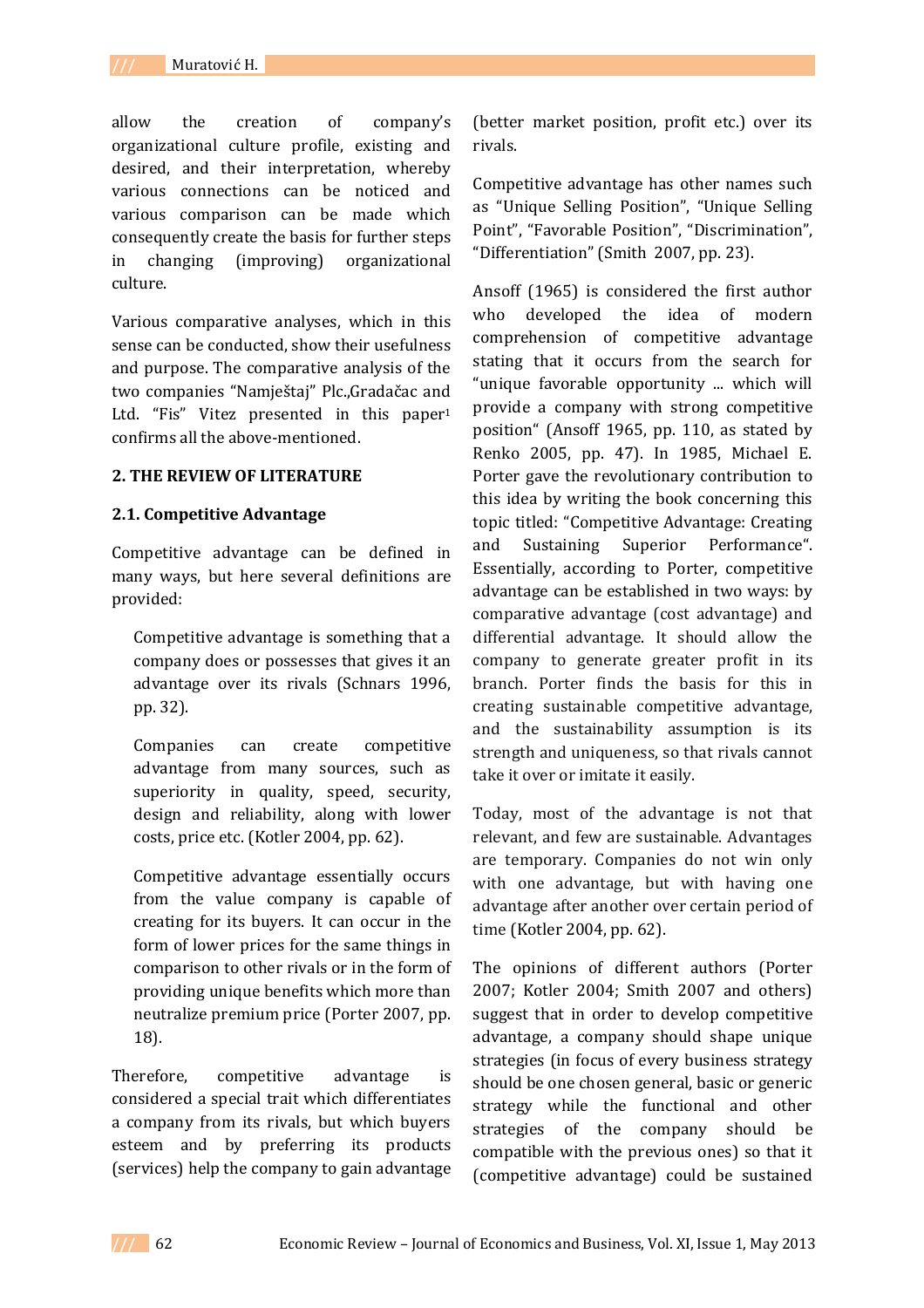longer, taking into account that unique strategy cannot be fully imitated or duplicated, as well as competitive advantage as the product of its creation. Organizational culture should support, with its content, maintenance of existing and development of a new competitive advantage in accordance with the selected way of competing, through the development and strengthening of a company provided by its (unique) strategy.

# **2.2. Organizational Culture**

There are many ways to define culture and due to this fact, there is abundance of definitions. The term culture was first introduced in 1871 by Edward Taylor. It was borrowed as a concept from anthropology and "put" in organization and management, where it received new attributes - "organizational" or "corporative", and the phrase corporative culture is used with the same meaning. The book "Changing Corporate Culture" written by Jaques is considered to be the first book where this term is explained and used. It was published in 1952.

Organizational culture is, therefore, a relatively young concept, which is associated with many definitions. Nevertheless, it can be said that an increasing number of authors accept and use the definition provided by Edgar Schein, who states that organizational culture is cultural scheme of mutual basic assumptions which certain group learned in overcoming their problems concerning external adaptation and internal integration. It proved to be good enough to be considered valid and therefore it is desirable that new members learn it as an example of proper understanding, thinking and feeling regarding this problem (Schein 2004, pp. 17).

According to Reicherrs and Scheinder (Schneider ed., 1990.), every theoretical concept in social sciences has three stages of development2. The first stage is the stage of introducing and elaborating, when a new

concept is discovered, originally developed in certain area or borrowed, or transferred from other area: the concept of culture is borrowed from anthropology, the area in which it has been known for a century. In the first stage, the primary task of the researcher is its legitimization. Unlike the USA and Western Europe where this concept passed the first stage long time ago becoming legitimate and familiar, in our country we can say that it is still fighting for its legitimacy.

The second stage is critical analysis and evaluation/assessment of the concept and its connection to other concepts and its application in different problems. In the USA and Western Europe the concept "organizational culture" entered, in 1980, the second stage of its development.

The third stage represents the stage of consolidation and adaptation of concept. That is the stage when the concept is completely mature and fits in broader theories and models. In this stage the ways of operationalizing and using it practically are developed. The competing value framework and methodology for diagnosing and changing organizational culture developed by Cameron and Quinn, which was used in this paper, can be considered a contribution to the usage of the concept "organizational culture" in practice and in our case, for the purpose of supporting the existing and development of new competitive advantage of the company.

The concept "Competitive advantage" is, as stated by Janićijević, the framework where the relation between performance of a company and its content and strength of its culture has been explored recently in developed countries. He is one of the authors who state that organizational culture can, according to new understandings, be a significant source of competitive advantage of a company.3

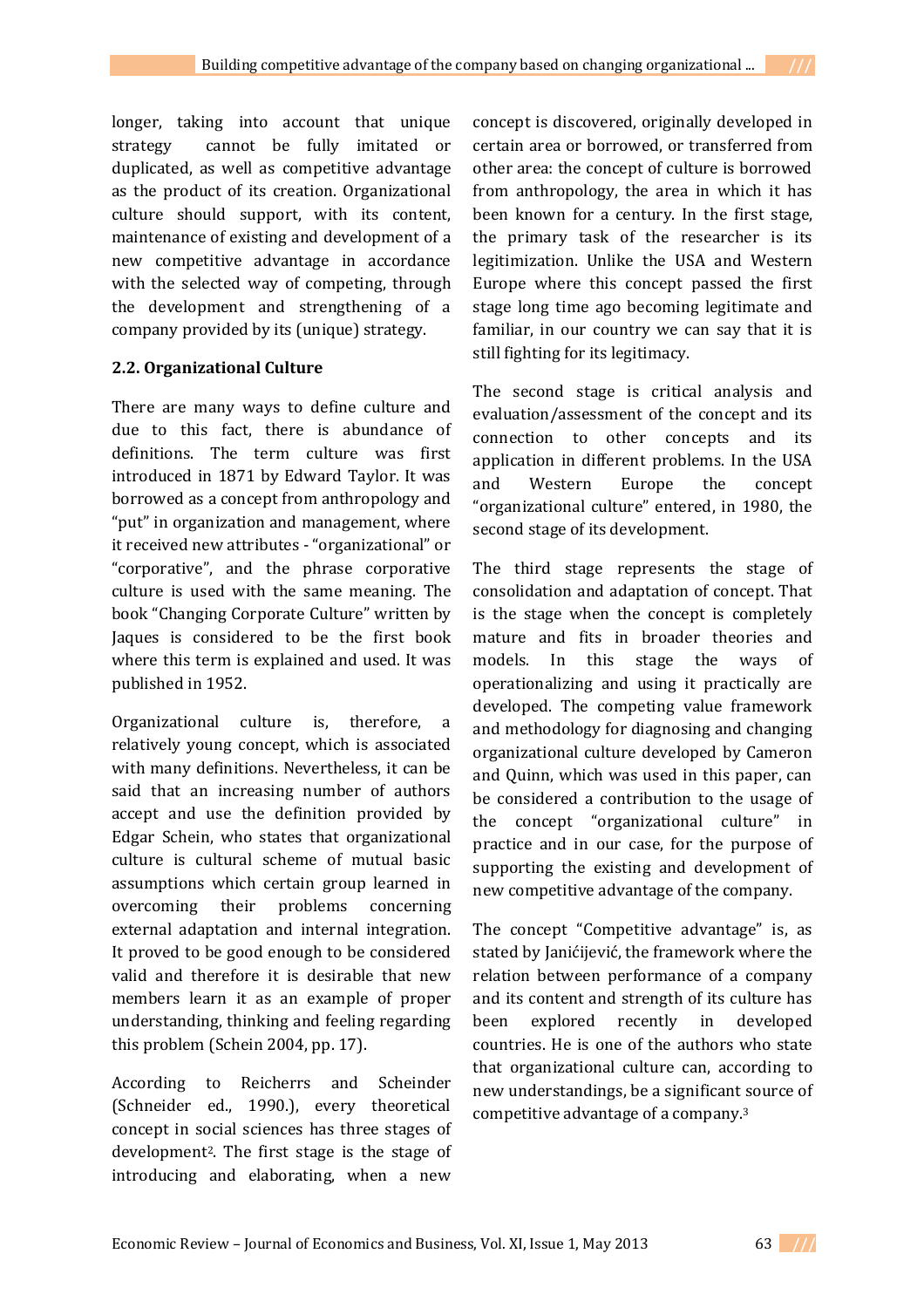#### **2.3 Comparative Analysis**

Comparative analysis, presented in this paper, represents the conclusion of a broader study of organizational culture content compatibility of the observed companies, with its orientations in competing. In this sense, the analysis generates very useful information which can help in the process of changing the culture of each company i.e. the culture improvement of each, and in its compatibility with company's orientation in maintaining and innovating the existing and developing new competitive advantage.

The methodology used in this paper made it possible to present, in a very transparent manner, the form of organization's profile and to spot differences in cultures between these two up-and-coming companies in the furniture industry. Also, what proved to be very useful in generating the information presented in this analysis is the comparison of cultures that these companies maintain and the most interesting profiles from the data base of Cameron and Quinn, the authors who created this methodology (1999). On the basis of the study conducted in more than a thousand organizations , gathering information from 40.000 managers, they formed some average profiles of the so far examined organizations.

## **3. CONCEPTUAL MODEL BASED ON A FRAME OF COMPETING VALUES**

The methodology used in the study is based on the frame of competing values, which is drawn from the research of key indicators for organizational effectiveness. In the research of this model, the base ground was the wider spectre of indicators for organizational effectiveness (such as productivity, costeffectiveness, motivation, job satisfaction, etc.), with the goal of finding a better approach of identifying these key factors. The statistical analysis of as many as 39 indicators opened the way for two main dimensions that grouped the indicators in four main groups (Cameron, Quinn, 1999, pp. 30).

One dimension separates effectiveness by the criterion that emphasises the flexibility, discretion and dynamism, from the criterion that emphasises stability, order and control. The other dimension separates effectiveness using the criterion that emphasises inner orientation, integration and unity on the one side, which is opposite to the criterion that emphasises external orientation, differentiation and rivalry on the other. Together, these two dimensions form four quadrants in which every quadrant stands for an independent set of indicators for effective organisation.

These four sets of values represent opposite or competing assumptions that give name to this model of competing values (Figure 3.1). A characteristic name is given to each quadrant in order to differentiate its identifiable characteristics: clan, ad hoc, market and hierarchy. Each represents base assumptions, orientations and values that are content elements of organizational culture, that are identified as special types of culture, more specifically as four main types of culture in organisations.

Figure 3.1. The Competing Values Framework<sup>4</sup>

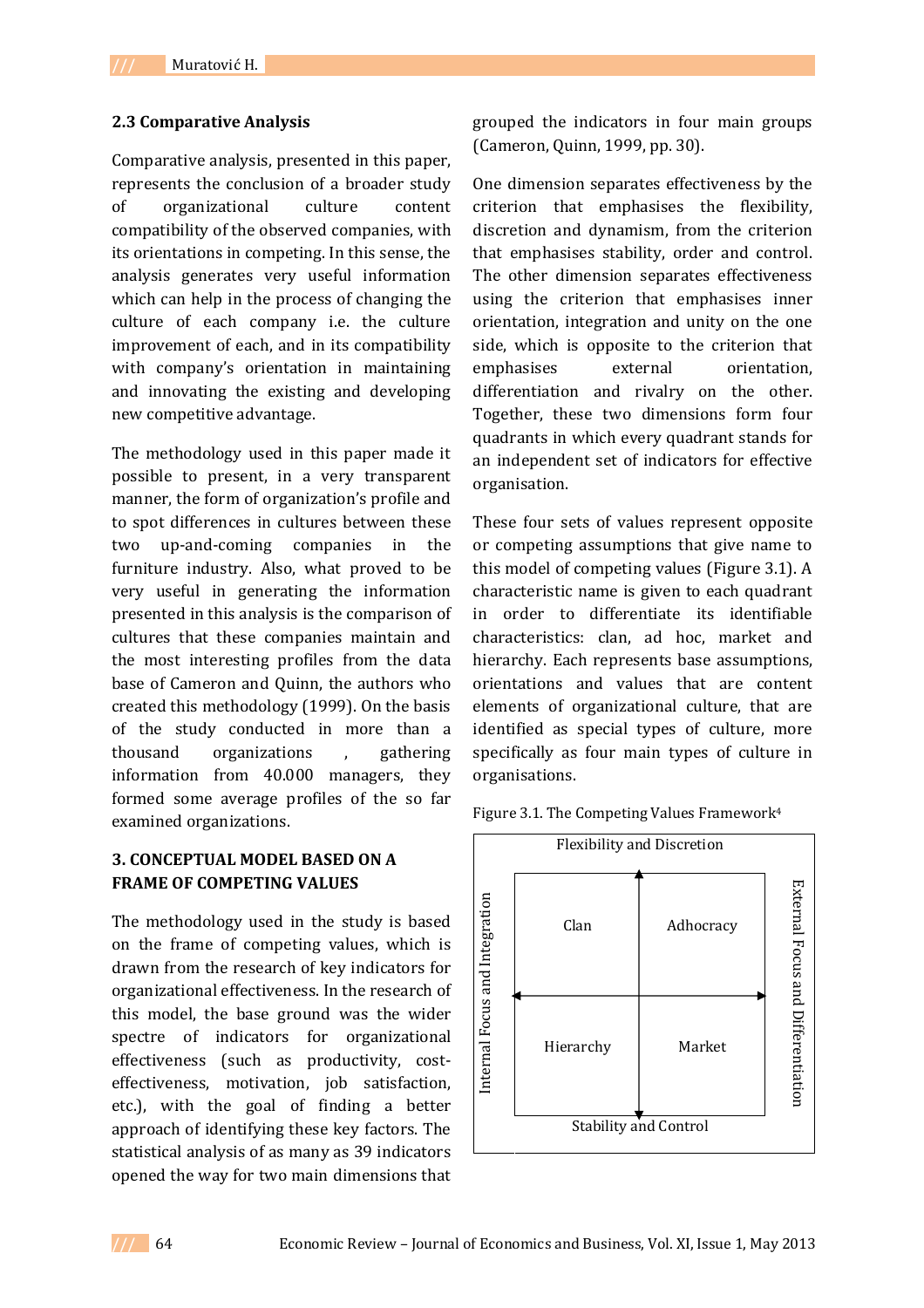OCAI<sup>5</sup> as a representative of this approach (frame of competing values) represents the instrument that enables us to diagnose the dominant orientation of every type on the basis of four types of culture. It also helps us to diagnose the strength of organisational culture, type of culture and cultural congruence.

Therefore, the role of OCAI is to help in identifying the flowing organisational culture as the first step by which new groundwork is created for its improvement (change). In the second step, the same instrument needs to help in identifying the culture that, according to the members of the organisations, needs developing in order to adequately respond to the requirements of the environment, the challenges that the organization faces and creation of assumptions for strategy feasibility. In this strategy, the development of competing advantages takes the central importance. It is important to note that the way in which this instrument (OCAI) is used is different from the way in which data is collected with the help of common research such as surveys, questionnaires and interviews. Specifically, OCAI and

the overall methodology for diagnosing and changing organizational culture of which it is a representative, lays in the process of dialogue between persons who are responsible for initiating and managing of change in organizational culture. Managers from the sole top of the organisation are enrolled in this process, but persons from other levels of the organisation can also take their share in the process. It is predicted that these persons as members of this selected group, first need to individually fill out OCAI after which they meet together in order to come to mutual opinion (consensus) through dialogue.

This consensus is afterward recorded in the questionnaire OCAI, first about the current, and later about the retrial and preferred

culture. These sorts of consensus opinions reflect the profiles of current and preferred culture of the organization that is observed. Their graphical representations, interpretation, analysis, and identification of differences as well as the generation of particularly useful data by means of comparative analysis create the groundwork for what should be taken as a base for latter development and improvement of the observed cultural organisations..

The precision of this procedure is confirmed by the attitude of one of the authorities in the organisational culture E. Schein who states, "Cultural assumptions cannot be seen with the help of the means for individual questioning, such are surveys, questionnaires and/or interviews. Groups are the ones that nurture culture, not individuals so they can only be diagnosed in groups. Optimum group can include ten to fifty people, selected in order to represent the cross-section of organizations in relation to addressing the current problem"<sup>6</sup>

## **4. RESEARCH METHODS**

## **4.1. Sample**

The research has been conducted on the sample taken from the two local companies in the furniture industry. One of them has been selected as a representative of older companies formed in the period of socialist economy, which have been developed over several decades in the frame of this system. They have also managed to complete the process of ownership transition after the war in the variable environment and are fairly successful in their business today. Unfortunately, due to the combination of different circumstances these two companies have gone through, especially war and transition changes with poor outcomes, very few companies in Bosnia and Herzegovina that are in the furniture industry operate with positive results. The second company has been selected as a representative of younger

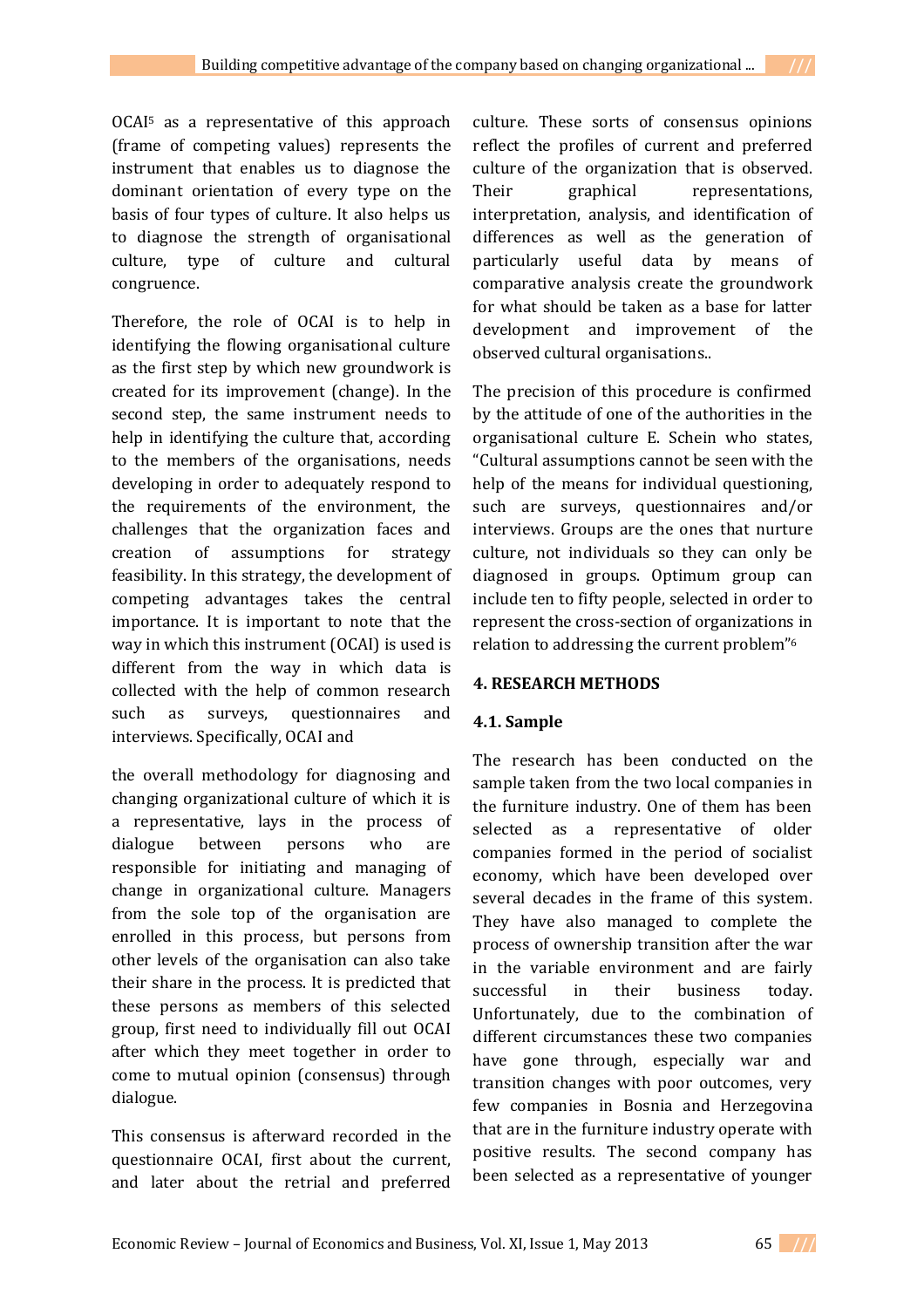companies (but old enough to be able to build recognizable culture), that, from the beginning of their establishment, have been under private ownership. This company has been formed almost after the war in Bosnia and Herzegovina (BiH), and up until today has recorded a fast growth, and is one of the strongest companies with all the qualities of leadership in traffic and furniture manufacturing and transport consumer goods.

Because of the practical reasons the company "Namještaj" Plc Gradačac is in the following text marked as the company X, and has been chosen to be the representative of older companies. The company has fifty years of history in shaping its culture which has been developed in the period of state and selfmanagement socialism, where it reached its maximum growth. It survived the war period, it faced the loss of market and because of that the company has expanded its manufacturing program. In terms with that, the company has strengthened its competence by investing into new equipment, brought to an end ownership transition and finally faced the global recession. After all these changes, the company has remained as one of the rarest companies in furniture industry that has maintained its stability and has a relatively good business today.

The company "Fis" Ltd Vitez will in the following text be marked as the company Y. This company is half the age of the company X - 25 years. Since its establishment, the company has directed its attention to searching, identifying and successful creation of market opportunities, and suitable competitive offers that have been the source of growth of this company. With successful investment this company has gained the leading position in some business activities in BiH market.

The cultures of the researched companies are shaped on completely different ownership qualities since the company X has a longer

history of existence, and after the transition in 2000 the company is 60% in the ownership of funds and 40% in the ownership of workers and citizens. The company Y has since its beginnings been in the private ownership. Different styles of ownership, different goals and other elements led to different culture shapes of these companies.

The ways of competing of the selected companies are also different. The company X is an established manufacturer of kitchens with the reputation in this sort of manufacturing, which has in the last fifteen years developed new programs of oak solid and panel furniture manufacturing and thus expanded its production program because of the lack of the market. The company really grew in that part by investing into modern equipment and training people. The company's competing strategy is based less on price but more on forms of non-price differentiation (quality, specific products, etc.) in segments (determined by the lines of production) in which the company competes, so it could be said that the basic focal point in the market has a characteristic of the focus on differentiation in market segments for which the company is applying.

The company Y is a large company with a larger amount of business dealings, and larger production of panel, solid, bathroom, upholstery and other furniture. This company is primarily a large retail chain that sells the biggest part of these products, which is a significant competing advantage of this company (link between production and sales, and retail activities of the enterprise). In its basic orientation in terms of competitive strategy, this company is directed towards price differentiation. It is also orientated towards improving and enriching their offer by expanding into new manufacture and product programs by entering the new market niches and thereby spreading the competitive scope to more market segments. In this sense we could say that the basic competing strategy

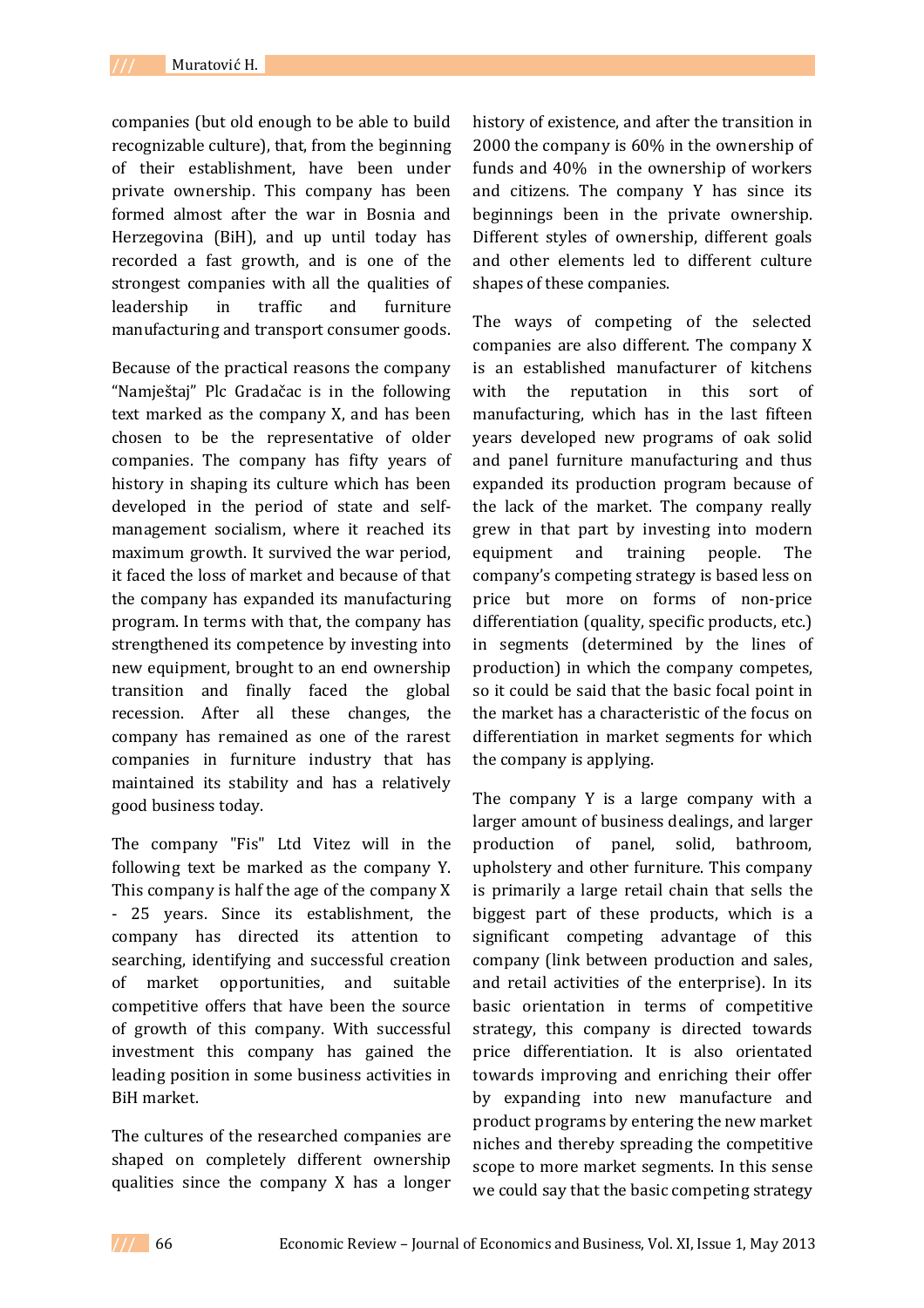of this company has a lot of focus on expenses (low sales prices) in more market segments, but some programs or lines of production of this company have the characteristics of best cost strategy (providing more value to customers than its competitors at the same price), while some have the characteristics of the focus on differentiation in their respective competition segments.

Respecting the views of the experts of the organizational culture (such as already quoted E. Schein) and their consistent methodology of Cameron and Quinn that we followed in this study, we have established in the participating companies, groups for diagnosis of culture. These groups were consisting of ten people ("Namještaj" Plc Gradačac) and twenty in the other company (Ltd "Fis" Vitez). Differences in the size of these groups were casued by the differences in the size of the researched companies. The groups were made of individuals from different parts of the organisation. People from the higher levels of company also participated (the CEO in the first case), other persons with different responsibilities and people who have the perspective of looking at the organisational culture of each observed company.

### **5. RESEARCH RESULTS**

# **5.1. Profiles of Overall culture and Individual Elements of Culture in Company X and Company Y**

Presentation of the results that are connected to the overall cultures of both companies X and Y, on the basis of the same organisational profile, creates the perception of their significant differences.



Figure 5.1. Comparison of organizational culture profiles of the companies X and Y

In Figure 5.1 the black line is used to represent the profiles of overall cultures, the company X (full line represents the current culture, and dotted the preferred culture) and the red line is used to represent the profile of the company Y (full for current, and dotted for preferred culture). The presented profiles of the comprehensive current culture of the companies X and Y clearly show basic differences between these cultures, related to their different orientations.

The company X is turned to internal focus and integration considering that the biggest power of its culture lies in clan (34.17 points) and hierarchical quadrant (30 points) which in total is almost two thirds (64.17%) of the overall power of this culture. Its external quadrants: market quadrant with 20,83 points and ad hoc quadrant with 15 points are entirely represented with slightly more than one third (35,83 %) of the overall power of the basic cultures of the company X.

On the other hand, the profile of the Y company reflects completely different emphasis on the quadrants with external focus which dominate in this profile, with the concentration of the largest power in the market quadrant (35.83 points) following ad hoc quadrant (26.67 points) of this company,

Economic Review – Journal of Economics and Business, Vol. XI, Issue 1, May 2013 67 **///**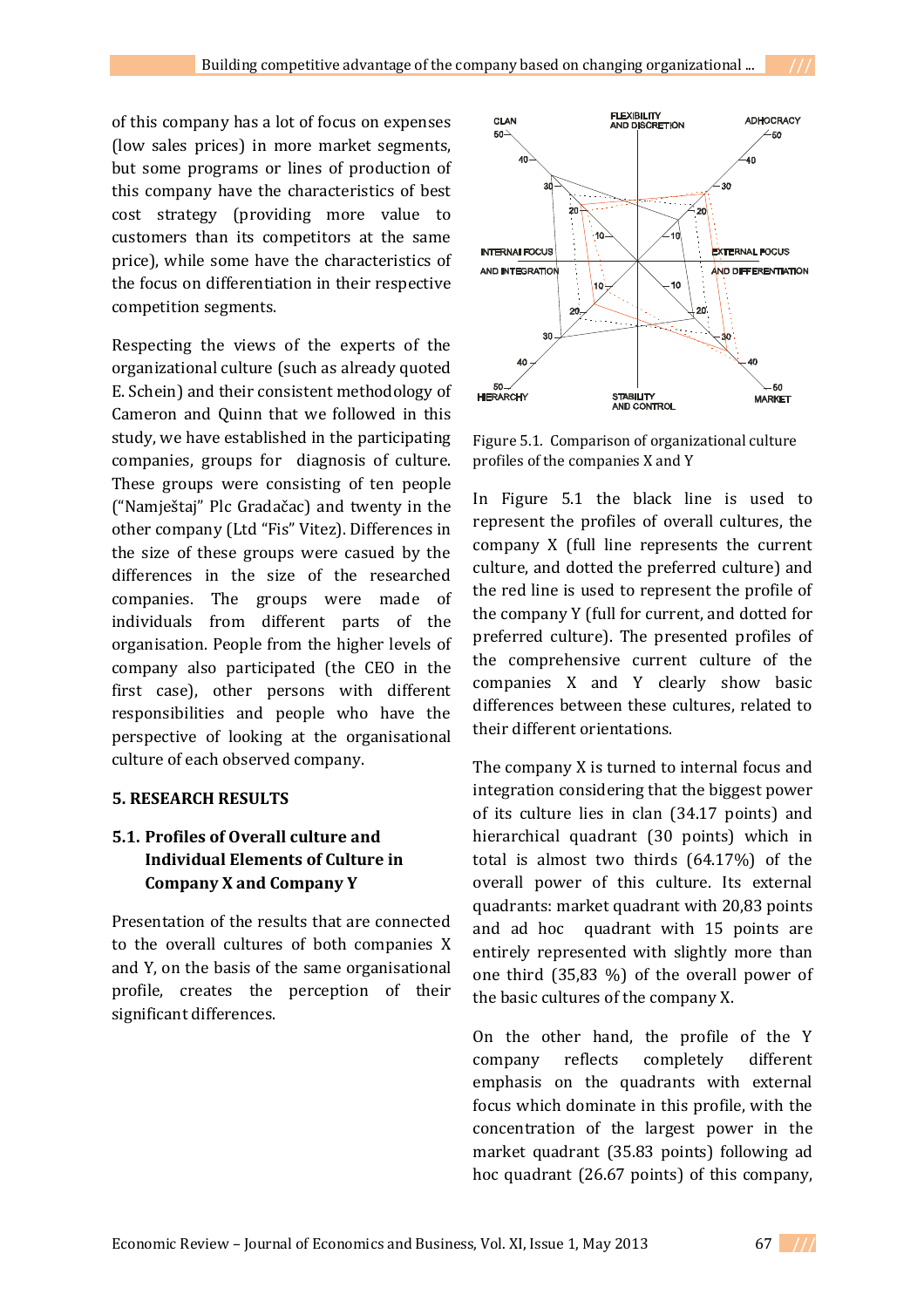which is altogether almost two thirds (62.5% to be more precise) of the overall power of this company's culture. Its quadrants with internal focus: clan quadrant (20.83 points) and hierarchical quadrant (16.67 points) are weaker areas of the basic culture which altogether make little over one third (37.50%) of the overall power of this company.

According to this, the basic difference visible from the profiles of the existing cultures of these companies is in almost 2/3 concentration of the culture power of X company in its internal focus quadrants and in almost equal concentration of the culture power of Y company in its external focus quadrants.

Further on, in simple words, the power of the culture of X company lies in the quadrants of cooperation (clan contents) and control (hierarchical contents) while the power of the culture of Y company lies in competition quadrants (market contents) and creation (ad hoc contents) as they are also called in the literature.

The profiles of the general preferred culture of companies X and Y indicate preference towards additional external focusing and differentiation of cultures of both companies adding that the preferred changes of the culture of X company are bigger that those of Y company. This means that the members of X company culture are aware of the need that in order to increase the functionality and effectiveness of their culture, they should emphasize the contents of the market quadrant by 7.5 points (on the clan's expense) and ad hoc quadrant by 6.67 points (on the hierarchical expense).

The members of Y company culture also consider that for the same reasons, they should additionally emphasize the market quadrant by 4.17 points and ad hoc by 0.83 points on the expense of reducing hierarchical quadrant (by 4.17 points) and clan quadrant (by 0.83 points). These preferences of the Y company are probably the consequence of the earlier dramatic success of this company during which the quadrants of the external focus were very much emphasized.

The profiles of individual elements of X and Y companies' culture also shows similar differences as the profiles of their overall cultures, which is visible from the following description:



Figure 5.2. Comparison of the blueprint profiles of organizational characteristics of X and Y company

Comparative blueprints of the profiles of organizational characteristics of companies X and Y (Figure 5.2) reflect typical differences in guiding these cultures, internal for X company and external for Y company.

Therefore, in the existing profile of organizational characteristics of X company, 65% of its power is situated in the clan (35 points) and hierarchical quadrant (30 points) and the same proportion of power is situated in the market quadrant (40 points) and ad hoc quadrant (25 points) of the Y company.

The preferred profile of this element of the culture of X company shows desirability of its moving from clan to market quadrant by 10 points and from hierarchical to ad hoc quadrant by 5 points, while the desirable profile of this same element in Y company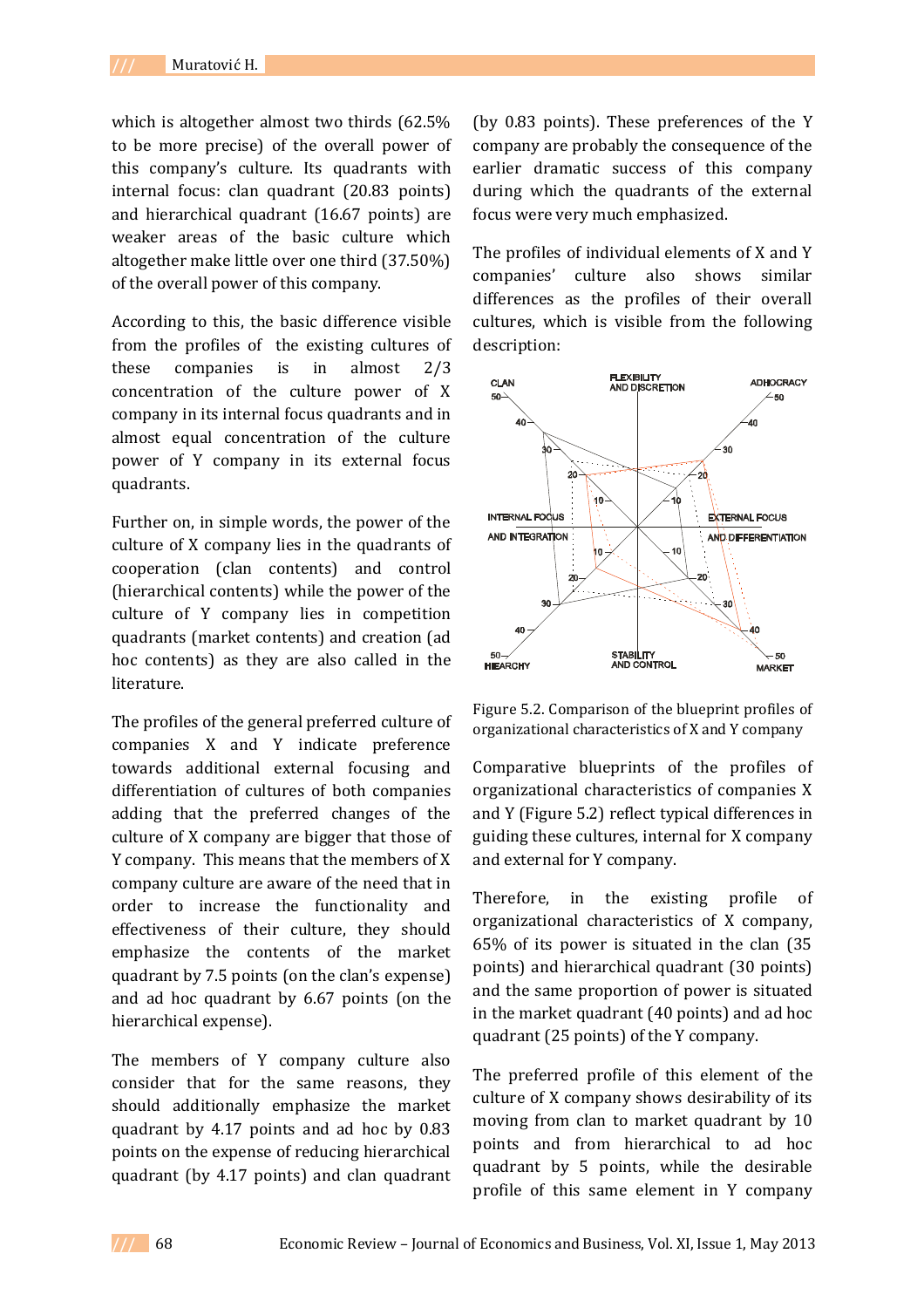should be moved towards market quadrant by 5 points, at the expense of hierarchical quadrant.



Figure 5.3. Comparison of the blueprint profiles of organizational leader of X and Y company

Differences in profiles of organizational leader of X and Y company are also evident in the previous description, and are very transparently depicted. The management of X company equally represents by 30 points the clan (most often representing mentorship) and hierarchical contents (taking care about coordination, organization, achieving efficiency gradually) where ad hoc and market quadrant are less by a third (they have 20 points respectively.)

On the other hand, the leadership of Y company mostly reflects and supports market contents with estimated 35 points (representing and taking into consideration competitiveness in work, focusing on results etc.) and ad hoc contents with 30 points (reflecting enterprise, innovation, taking risks etc.) while hierarchical (with 20 points) and clan quadrant (with 15 points) are less expressed aspects in the leadership style of this company.

The preferred profile of organizational leader of X company shows that the content of each of four quadrants of basic cultures is

desirable, balanced and equal to  $\frac{1}{4}$ respectively (25 points) so this management could become more effective and have a more useful influence on reshaping the culture of X company in a desirable way.

The preferred profile of organizational leader of Y company shows preference in further emphasis of market and ad hoc quadrants by 5 points respectively, on the expense of reducing clan and hierarchical quadrant in the same amount, which is definitely the result of positive experiences in emphasizing these quadrants of the management of Y company in the earlier period.



Figure 5.4. Comparison of blueprint profiles of employees management of X and Y company

With the presented profiles of employee management in the existing profile of X company, we notice the smallest grade given to ad hoc quadrant (10 points) where clan and hierarchical quadrant are equally graded with high 35 points and market quadrant with 20 points.

This means that in this profile, the least graded characteristics of employee managing style are related to individual risk taking, innovation, freedom, and uniqueness. The preferred profile of employee managing of X company particularly wants to emphasize the change in this quadrant (an increase of up to

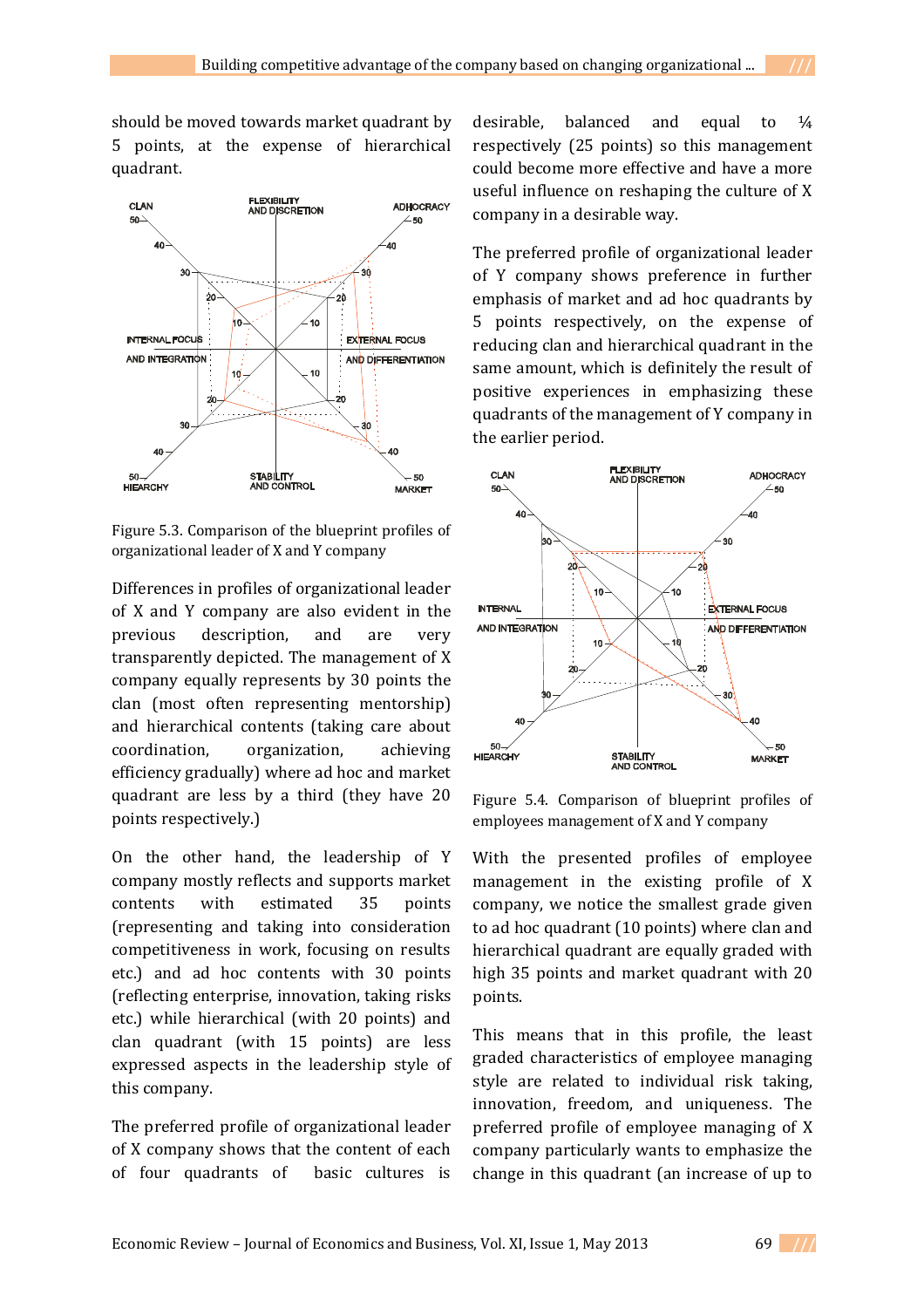15 points considered desirable) but also wants to increase the market quadrant (by 5 points) thus reducing clan and hierarchical quadrant (by 10 points).

The profile of employee managing of Y company shows the dominance of market quadrant with 40 points, clan and ad hoc quadrant are graded with 25 points each and the smallest number of points, which is 10, is given to hierarchical quadrant.

The specificity of this element of culture lies in the fact that in the evaluation of the preferred profile it was equated with the current one.



Figure 5.5. Comparison of blueprint profiles of organizational "glue" of X and Y company

In the example of the organizational "glue" which is very notably expressed in the previous description, there are contrarieties in terms of this element of culture distributed across the diagonals of competitive values of the analyzed companies on the relation clanmarket and hierarchy-ad hoc.

Namely, the current profile of organizational "glue" for X company shows dominance of clan quadrant with 40 points, while for Y company the dominance holds its opposite market quadrant with the same number of points. With X company, the next in the line of dominance is hierarchical quadrant with 25 points while with Y company it is the ad hoc

quadrant with the same number of points on the opposite side of the same diagonal. The market quadrant of X company is graded with 20 points and on the other side, on the same diagonal, 25 points is given to clan quadrant of Y company, while the smallest grade is given to ad hoc quadrant of X company with 15 points, and on the opposite side the smallest, 10 points, in this element is given to hierarchical quadrant of Y company. This means that the cohesive contents which integrate these companies are completely different and of opposite values.

The desirable profile of organizational "glue" of X company shows preference in moving towards market and ad hoc quadrant by 5 points each on the expense of clan and hierarchical quadrant in the same amount, and the desirable profile of organizational "glue" of Y company shows preference towards further emphasis of market quadrant on the expense of hierarchical quadrant by 5 points.

Parallel blueprints of profiles of strategic emphasis (Figure 5.6) show typical differences in the focuses of these companies. Therefore, X company emphasizes internal focus with 35 points in clan and 30 points in hierarchical quadrant and the distribution of the other 20 points in market and 15 points in ad hoc quadrant. On the other hand, Y company emphasizes its external focus with equal share of 30 points each in market and ad hoc quadrant and with equal share of 20 remaining points in clan and hierarchical quadrant.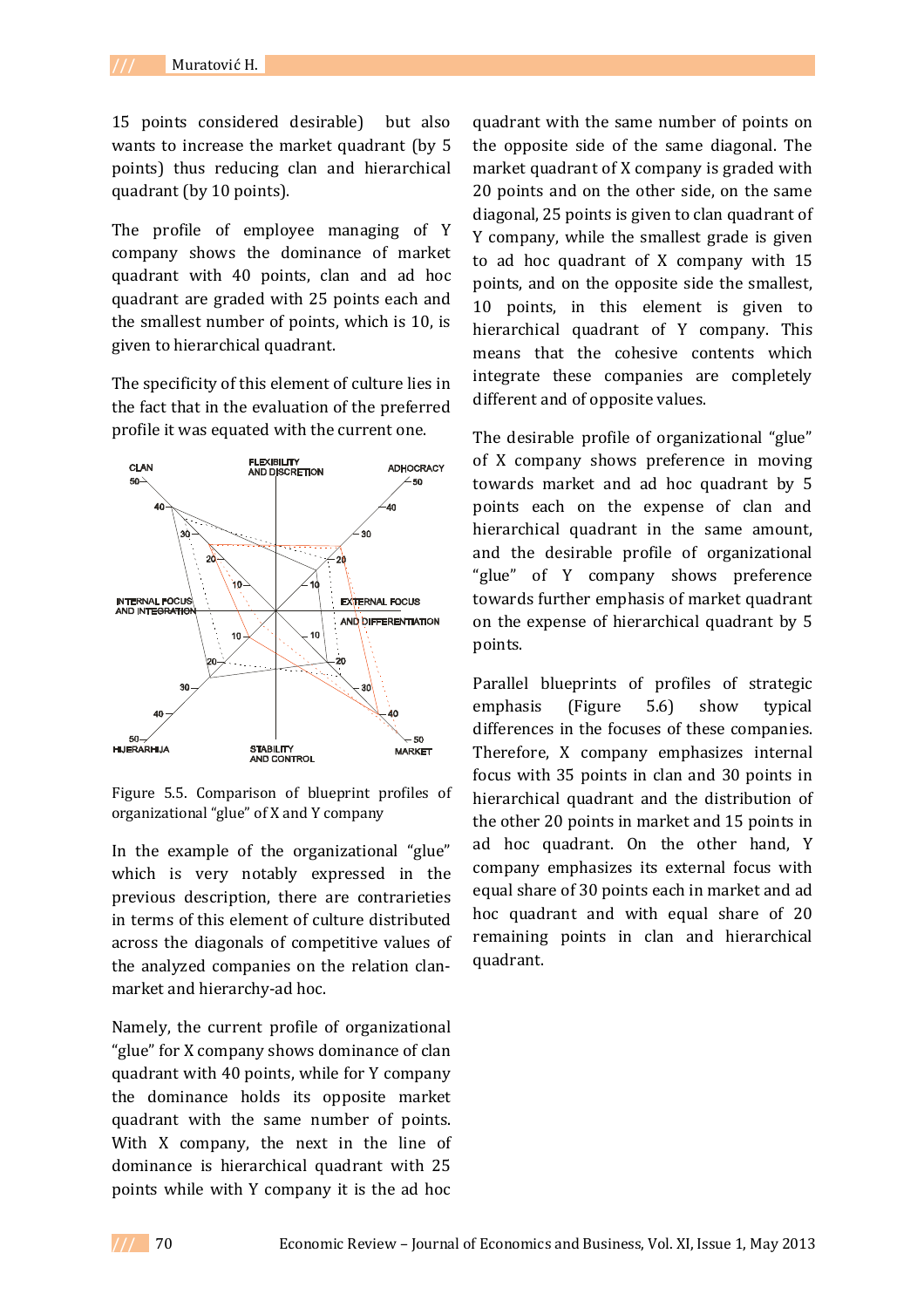

Figure 5.6. Comparison of blueprint profiles of strategic emphasis in X and Y company

The preferred profile of strategic emphasis of X company shows the need of moving this existing profile by 10 points from clan to market, and 5 points from hierarchical to ad hoc quadrant and the preferred profile of Y company shows the need of moving from hierarchical to market quadrant by 5 points.



Figure 5.7. Comparison of profiles of success criteria in X and Y company

With the profiles of success criteria (Figure 5.7) X company emphasizes quadrants of internal focus, clan and hierarchical with 30 points respectively, while the remaining 25 points are given to market and 15 to ad hoc quadrant. The Y company presents a fairly equal proportion of power of four basic cultures, better than in any other element of culture. However, market quadrant dominates with 30 points following ad hoc and hierarchical with 25 points each and clan quadrant is given the smallest grade of 20 points.

The preferred profile of success criteria of X company shows that moving of the existing profile towards market by 10 points and towards ad hoc quadrant by 5 points is desirable, on the expense of reducing hierarchical quadrant by 10 points and clan quadrant by 5 points. The preferred profile of success criteria of Y company shows the need for further emphasis of market quadrant by 5 points on the expense of reducing hierarchical quadrant in the same amount while the values of clan and ad hoc quadrant would remain the same.

# **5.2 Profiles of Overall Culture of X Company, Overall Culture of Y Company and Average Profiles of Companies Investigated so far**

After the research conducted in more than thousand organizations, collecting data from 40,000 managers who represented them, the authors of the research (and the methodologies used in this paper) Cameron and Quinn, according to the data from the basis of findings collected this way, have created a blueprint of the average profile of culture of all these organizations as well as the blueprints of average six elements of culture created from the same database. Profiles designed this way are only average profiles of different organizations from different industries (branches of economy) from public and private sector and from different geographical areas of the world. 7

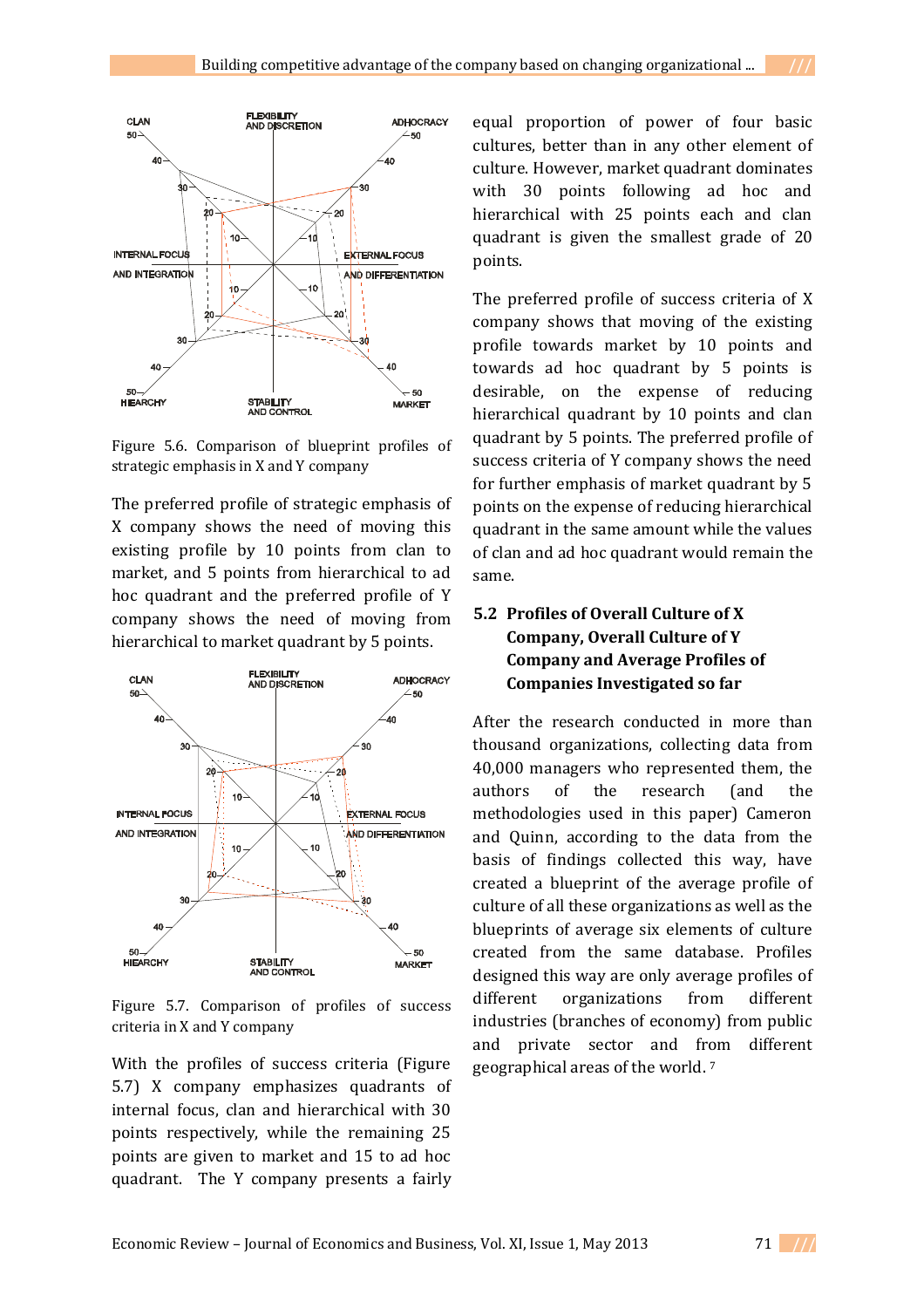

Figure 5.8. Comparison of blueprints of organizational culture of X and Y company with blueprint of average culture profile for more than 1000 companies investigated<sup>8</sup>

The research involved very good companies (perhaps the best) as well as those whose success is questionable.

Comparing the blueprints of profiles of the overall culture of X and Y company with the blueprint of the average profile of the overall culture for more than 1,000 organizations investigated, was presented in the previous description. Black color was used to represent the blueprints of profiles of overall (current and preferred) culture of X company, and red color was used to represent the blueprints (also current and preferred) of the culture of Y company and green color was used to represent the average profile for more than 1,000 organizations being under research.

By comparing these drawings, we notice the basic differences that are related to different orientations of these cultures. Apparently, the drawing of the average profile of more than 1,000 organisations is oriented towards lower quadrants (below the x axis) of stability and control, with two thirds of power in marketoriented and hierarchical quadrant.

The design of the overall existing culture of Y company is oriented towards the external focus and differentiation (right side of Y axis)

with approximately the same power (about two thirds of their total power) in quadrants of the external focus, market-oriented and ad hoc, while approximately the same power (somewhat more than the given amount) is situated within the internal focus quadrants and company X integration (left side of Y axis).

Similar basic notions are imposed within comparisons of profile drafts of the current cultures of companies X and Y with the design of average profile of industrial production grouping culture. Namely, Cameron and Quinn's database enabled them creation of average profiles of organization culture for industrial groups. Among these average profiles of industrial groups for our comparison, the most interesting is the profile of industrial-production group, which is based on the data of 388 companies studied from this group. Comparison of this (marked in yellow) and other two culture profile designs (company X and Y) is provided in Figure 5.9.

Here, we can primarily state that by comparing the average drawings, profiles of industrial production groups (Figure 5.9) and culture profiles of more than 1,000 organisations researched (Figure 5.8), a large similarity in forms of these average profiles is perceived. Differences can still be perceived in sense that while production groups have a bit more highlighted market-oriented quadrant and less highlighted ad hoc quadrant, at the expense of less reduction of hierarchical quadrant and barely perceived reduction of clan quadrant.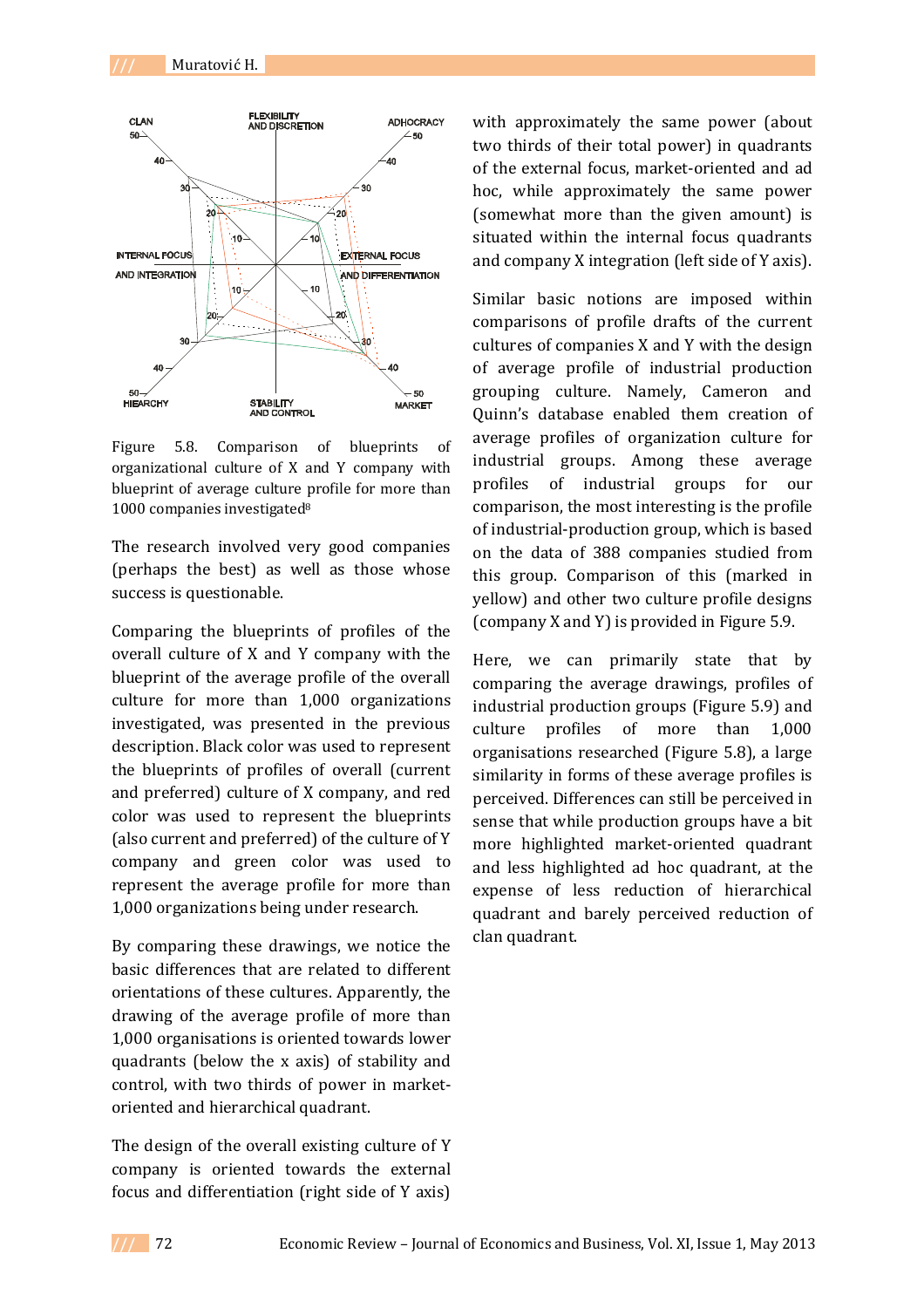

Figure 5.9. Comparison of organizational company profile of X and Y with the drawing of average profile of culture of industrial production culture  $(N=388)$ <sup>9</sup>

Due to similarity of these average profiles (over 1,000 researched organisations and production groups), differences in orientation of observed (company X and Y) and average over 1,000 organisations (Figure 5.8), look similar to differences that can be identified by comparing culture profile of X and Y companies, with average profile of culture of industrial production groups (Figure 5.9).

## **6. DISCUSSION AND IMPLICATIONS**

By comparing the overall culture profile of companies X and Y, as well as by comparing their single culture elements, differences between these cultures are represented transparently. They have shown completely different accentuation in types of basic cultures of these companies, which confirmed the presuppositions that in this case different companies are involved, that is, very different cultures of these companies.

By introducing average profiles into analysis as representatives of more than 1,000 researched organisations and 388 companies of production group, and by observing them as certain type of standard (for a large number of studied companies from all over the world), and by comparing these with the

companies that are subject of this analysis, we notice obvious differences in their orientation. With almost two thirds of their culture power, company X is oriented towards the internal focus and integration, and company Y is with approximately the same power, oriented towards the external focus and differentiation, and parallel average profiles are with approximately the same power oriented towards stability and control. Differences in these orientations are, in fact, a consequence of differences in emphasising the different basic cultures on opposite sides of organisational profile diagonals, specifically on one diagonal of differences related to the company X, and on the other differences related to the company Y, which generate differences in orientation in relation to these parallel profiles.

In this way the basic differences between the profiles of company X and parallel average profiles (over 1,000 researched organisations and production groups) extend on a diagonal that moves on the relation clan-market. Company X mostly emphasises clan quadrant and parallel average profiles emphasise market-oriented quadrant, which makes obvious difference in emphasising these cultures with different values. Noticing this difference can be understood as another indicator that these (clan) contents in the company X are more dominant, and that at the same time it lacks enough power in marketoriented quadrant. This perception is, as it seems, already recognised and incorporated in the preferred culture profile of this company, so that the notified difference in the parallel analysis with average profiles, can be understood as a specific confirmation of correct identification of preferred orientations in improvement and development of company X culture.

The most significant differences between profiles of company X and parallel average profiles extend, however, on the other diagonal on the relation hierarchy-ad-hoc,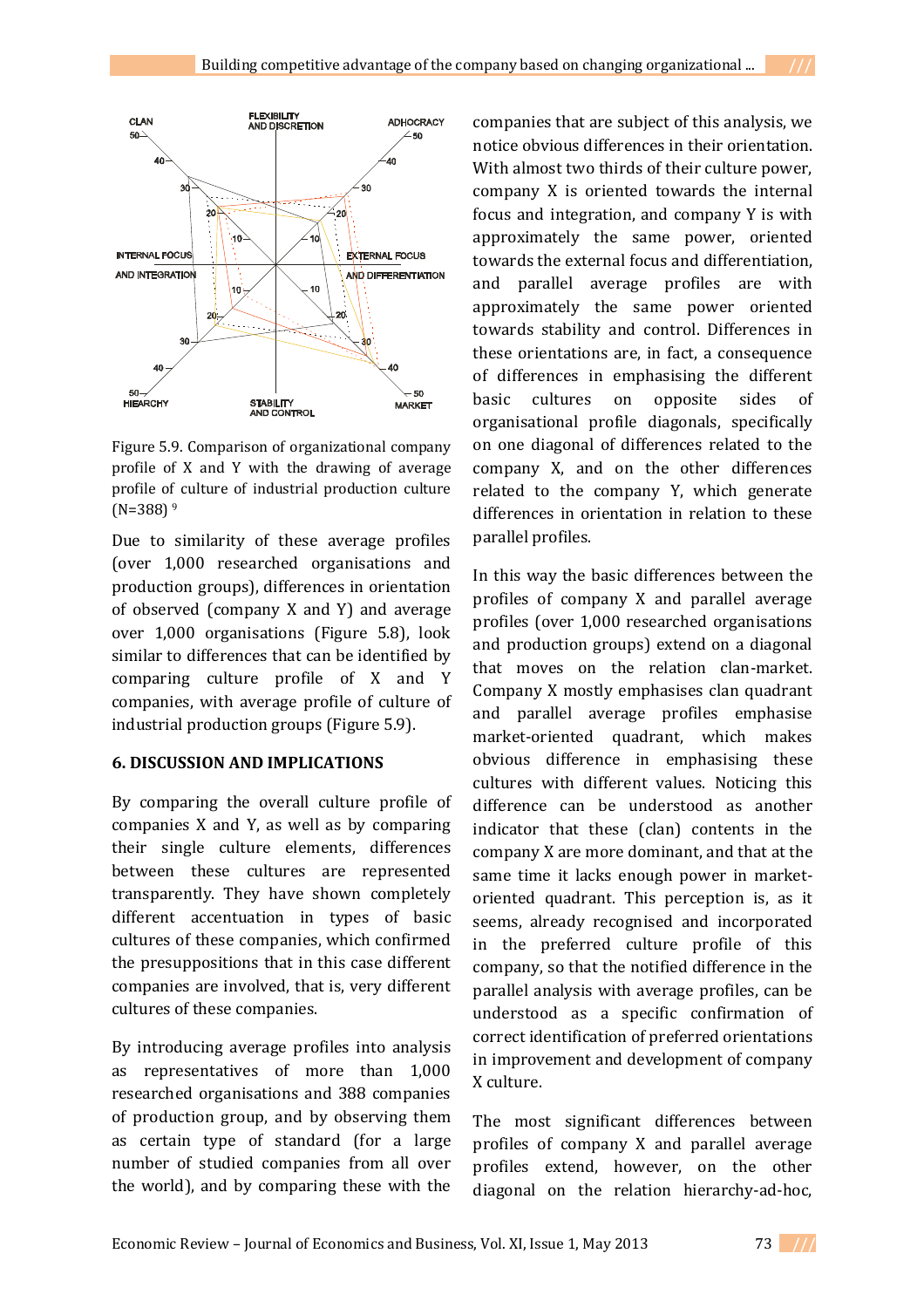where ad hoc quadrant of company Y is larger by more than half of the same quadrant of the first and second average profile, but its hierarchical quadrant is significantly smaller than parallel average profiles. Having in mind that researchers (Cameron and Quinn) concluded that ad hoc culture gets the least number of points, which is confirmed in the two presented average profiles, significantly larger emphasizing of this quadrant of Y company is interpreted through dynamic, entrepreneurial and innovative culture of this company prone to experimenting and risk taking, as well as other similar markers of ad hoc quadrant, which certainly in that sense, as presented parallel profiles show, go beyond averages of other research organisations in the world. But it is evident that growth and position strengthening of this company on the market also shows significant, above average results. Therefore, we can state that significant above average emphasising of ad hoc quadrant of company Y showed here extremely successful and crucially important condition of expanded growth of this company and its stronger position on Bosnian-Herzegovinian and regional market.

The overall profile of the preferred culture of X company as well as the preferred profiles of its single elements, in comparison to similar profiles of the existing culture of this company show larger disagreements, than it was the case with the company Y.

A better balance between X company's basic cultures would be established by expressing the preference of these profiles in emphasizing mostly market, and then ad hoc culture, at the expense of decrease of traditionally emphasised clan and hierarchical culture. This would increase its functionality and effectiveness, making it prepared and capable for competition, and establishing that way better preconditions and for developing competitive advantages of this company.

Due to very positive experiences of Y company, related to its effectiveness and growth in the past, preferred culture profiles of this company (overall and single elements) do not show large disagreements when compared to its parallel profiles of the existing culture. Furthermore, as many as five out of six single culture elements of this company, showed the same values in clan and ad hoc quadrant, both, in preferred as well as the existing culture. Still, the preference of smaller increase of market is expressed as desirable, with the same level decrease of hierarchical quadrant, as well as slight increase of ad hoc and the same decrease of clan quadrant in the preferred profile of the overall culture of this company.

Although the stated preferences in change of Y company culture are not high, we suggest caution and attention with any further decrease of hierarchical (as well as clan) quadrant, because of possible negative consequences of further decline of this company's culture power within these quadrants.

### **7. CONCLUSION**

The conducted research has led to the results that indicate the following:

There are very significant differences between the profiles of the overall cultures of the studied companies, as well as with the profiles of their single culture elements.

Analysis of X company's culture profile suggest to the conclusion that older Bosnian-Herzegovinian companies in the branch of furniture, founded in the period of developing socialist economy within the Social Federal Republic of Yugoslavia, although they conducted a process of ownership transition, still show certain contents of culture related to development in the earlier period until their foundation. It is realistically to expect that over-emphasis of clan contents, that include the dysfunctional ones, together with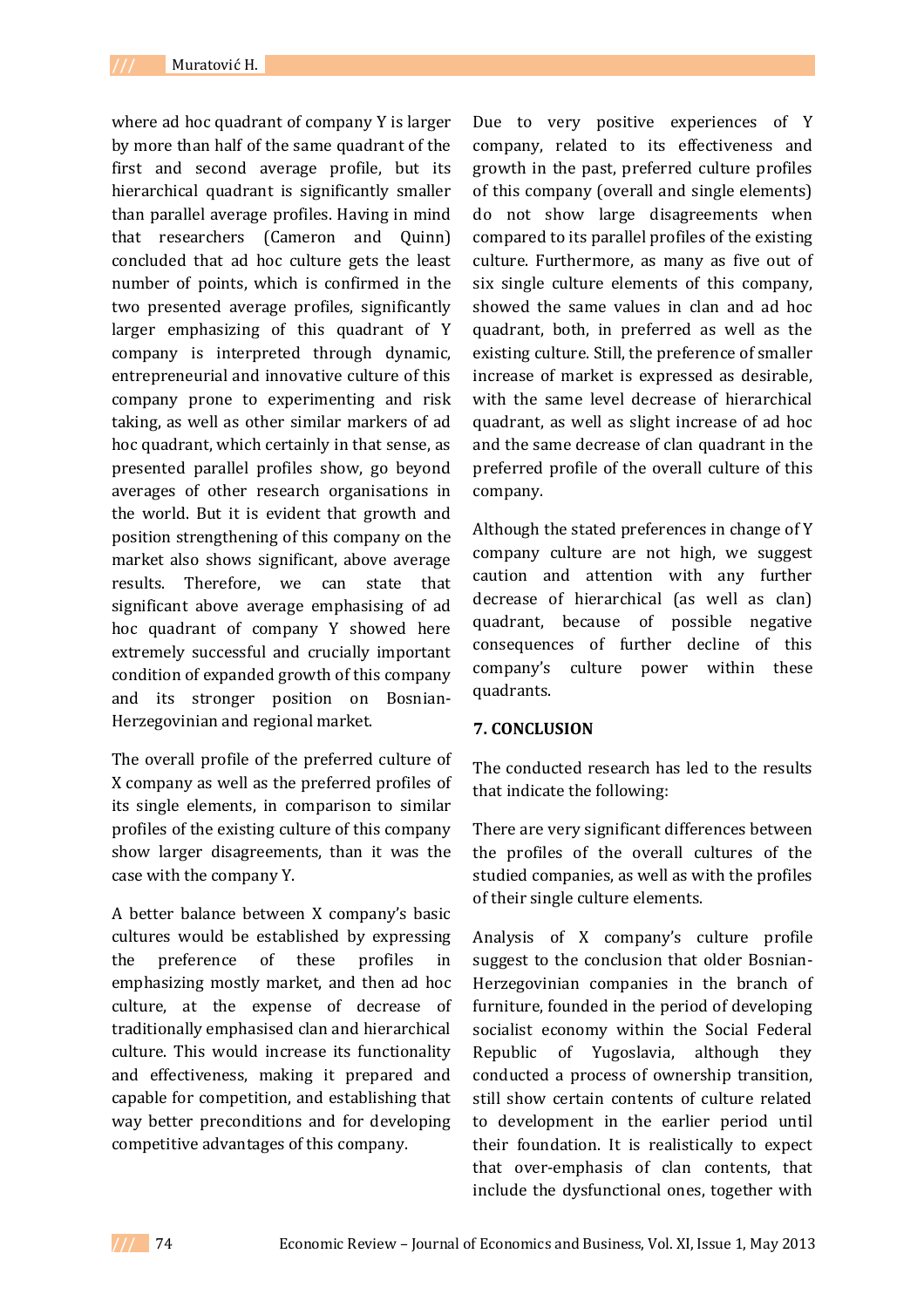over-emphasis of hierarchical contents, as seen in the example of X company, could characterise culture contents of other companies developed in the period of socialism, although they completed the process of ownership transition. At the same time, such companies, as X company, could show insufficiency of ad hoc culture contents (initiative insufficiency, individual enterprising spirits, risk taking, creativity etc.) and especially the lack of competition culture power (stronger focusing on aims, results, competitiveness, victory, requests towards employees etc.)

The analysis indicates that younger companies, such as Y company, established after the war in Bosnia and Herzegovina or immediately after completed reforms at that time, have the characteristics of certain culture emphasis that make them different when compared with older companies in the same branch (furniture). Thus, X company is dominant, with almost two thirds of its overall culture power oriented towards internal focus and integration, while Y company with approximately the same power is oriented towards external focus and differentiation. Although each culture is separate, some of these differences in their characteristics are typical for older, that is, younger companies in the furniture branch.

This observation is confirmed by the comparison of overall culture profiles of X and Y companies with the average profiles of more than thousand studied organisations and 388 companies from the production branch. This comparison reveals over-emphasis of clan quadrants and insufficiency of power in market-oriented quadrant of X company, as well as more than half stronger ad hoc and significantly weaker hierarchical quadrant of Y company, when compared to the same quadrants of these average profiles. Significantly larger strength of Y company in ad hoc quadrant is considered to be the result of expansive growth of this company, which probably exceeds the growth of "average" companies that are represented by these average profiles.

It must be emphasised, which is visible from our examples which indicate differences between the desirable and existing culture of studied companies, that each culture can be integrated with its chosen way of competing and its own strategies in establishing competitive advantages. While doing so, it can use the same instruments, scope of competitive values and methodology for diagnostics and changes of organizational culture which enable the analyses like those used within our research.

## **8. REFERENCES**

Books

- 1. Cameron, K.S., Quinn, R.E. (1999) *Diagnosing and Changing Organizational Culture, Based on the Competing Values Framework*, Addison Wesley, USA.
- 2. Janićijević, N. (1997) *Organizaciona kultura, kolektivni um preduzeća*, Ekonomski fakultet, Beograd.
- 3. Kotler, P. (2004) *Marketinška znanja od A do Z*, Binoza press, Zagreb.
- 4. Porter, M.E. (2007) *Konkurentska prednost, ostvarivanje i očuvanje vrhunskih poslovnih rezultata, Asee*, Novi Sad.
- 5. Renko, N. (2005) *Strategije marketinga*, Naklada Ljevak, Zagreb.
- 6. Schein, E.H. (2004) *Organizational culture and leadership,* Jossey-Bass Published, San Francisco, CA.
- 7. Schnaars, S.P. (1996) *Marketing strategija*-*Pristup orjentiran na potrošača*, Ekonomski fakultet, Sarajevo.